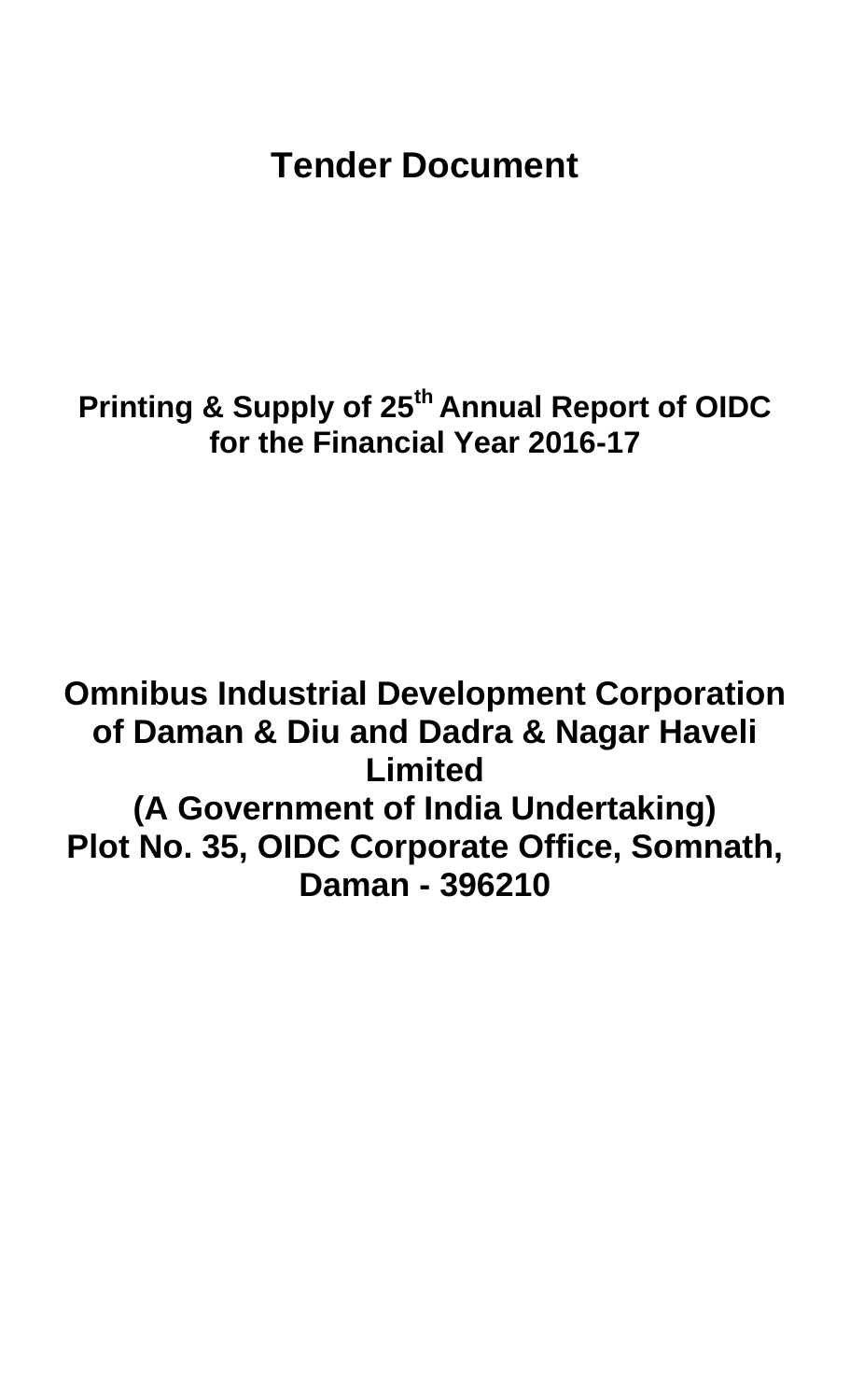#### **Omnibus Industrial Development Corporation of Daman & Diu and Dadra & Nagar Haveli Limited (A Government of India Undertaking) Plot No. 35, OIDC Corporate Office, Somnath, Daman - 396210**

Quotation No. : OIDC/DMN/6/Annual Report/16-17 Ptg.

#### **Notice Inviting Sealed Quotations**

Sealed quotations are hereby invited in two parts (Technical & Commercial) on behalf of Managing Director, OIDC for Printing of 25<sup>th</sup> Annual Report of the Corporation (in English & Hindi both) for the year 2016 – 17. The printer must have experience in similar type of work with Central / State Government Undertaking or other reputed organizations in appropriate class. The quotations complete in all respect should reach at the following address before 5:00 p.m. on Thursday the 21<sup>st</sup> September, 2017:

> Smt Charmie Parekh, General Manager , Plot No. 35, OIDC Corporate Office, Somnath, Daman – 396210

| A            | Name of Work                                       |              | Printing of OIDC's 25 <sup>th</sup> Annual Report for the<br>financial year 2016-17 300 nos. copies(in<br>English & Hindi)<br>(160 pages in each copy approx.)                                                                                                                                                                                                                                                                                                                                                  |
|--------------|----------------------------------------------------|--------------|-----------------------------------------------------------------------------------------------------------------------------------------------------------------------------------------------------------------------------------------------------------------------------------------------------------------------------------------------------------------------------------------------------------------------------------------------------------------------------------------------------------------|
| B            | <b>Earnest Money Deposit</b><br>(EMD)              | ÷.           | Rs. 3,000/- (Rs. Three thousand only) by<br>Demand Draft in favour of "Omnibus Industrial<br>Development Corporation of Daman & Diu and<br>Dadra & Nagar Haveli Ltd." payable at Daman.<br>However, Micro & Small Enterprises - as per<br>Public Procurement Policy for Micro & Small<br>Enterprises (MSEs) Order, 2012 and having<br>valid registration certificate under Single Point<br>Registration Scheme are exempted to submit<br>EMD on submission of requisite proof along with<br>the technical bids. |
| $\mathsf{C}$ | Time for Completion of<br>Work                     | $\mathbf{L}$ | Within four weeks from the date of order.                                                                                                                                                                                                                                                                                                                                                                                                                                                                       |
| D            | Date & time of opening of<br><b>Technical bids</b> | ÷            | 11.00 hrs. on Monday the 22 <sup>nd</sup> September, 2017                                                                                                                                                                                                                                                                                                                                                                                                                                                       |

The date and time of opening of financial bids shall be informed to the technically qualified bidder. In the event of the specified date for submission of bids being declared a holiday for OIDC, the bids will be received up to the appointed time on the next working day. OIDC may extend this deadline for submission of bids by amending the bid documents.

 -Sd- General Manager Issuing Authority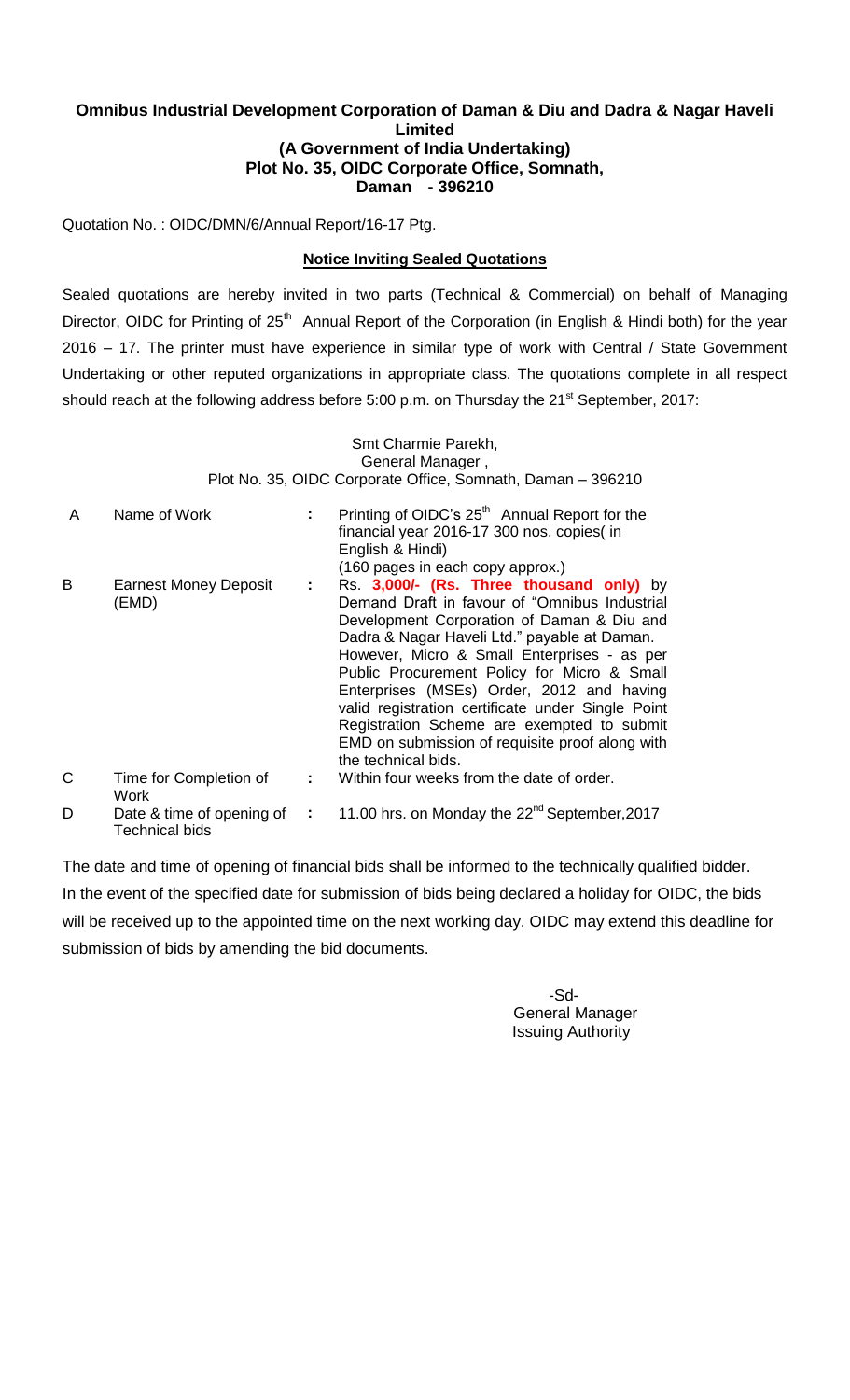#### **TERMS & CONDITIONS**

1. The sealed quotation shall be submitted in accordance with these instructions and any quotation not conforming thereto is liable to be rejected. These instructions shall form part of the quotation.

2. The quotations shall be submitted in two sealed covers separately i.e. "**Technical Bid"** and "**Commercial Bid"** super scribed with the name of work, due date of submission, in the following manner : -

#### **a) Technical Bid:**

One sealed cover superscribed as "**Technical Bid for Printing of OIDC's 25th Annual Report (in English & Hindi) for the year 2016-17"** containing the acceptance of Technical specifications of printing and documents as per check list enclosed herewith.

#### **b) Commercial Bid :**

One sealed cover super scribed as **"Commercial Bid for Printing of OIDC's 25th Annual Report (in English & Hindi) for the financial year 2016-17"** containing quoted rates ( in words & figures both ) inclusive of all taxes with details and documents as per check list enclosed herewith.

3. The party should have successfully completed printing work of Annual Report costing not less than Rs. 1.00 lakh each. The quotation should also contain the details about the organization, number of years experience in the similar field, infrastructure and other facilities available with them to ensure timely completion of the work.

The party should have requisite infrastructure available and shall employ suitable expert for the work on full time basis. If necessary, successful party have to ensure that suitable staff for this job shall also work on Saturdays/Sundays/Holidays as and when required by OIDC without any extra payment.

4. The job of printing includes frequent proof-reading of both English as well as Hindi Annual Report, cover processing, including planning and plate making, text printing complete with photo-composing, processing, checking of dummies with final proofs, printing & supply of annual reports, etc. The printer would have to accept total responsibility for perfect execution of the job within the stipulated period.

5. The technical quotation will be accompanied by Earnest Money of **Rs. 3,000/- (Rs. Three thousand only)** by way of Demand Draft in favour of "Omnibus Industrial Development Corporation of Daman & Diu and Dadra & Nagar Haveli Ltd." payable at Daman.

6. However, Micro & Small Enterprises - as per Public Procurement Policy for Micro & Small Enterprises (MSEs) Order, 2012 and having valid registration certificate under Single Point Registration Scheme are exempted to submit EMD on submission of requisite proof along with the technical bid.

The Earnest Money of **Rs. 3,000/- (Rs. Three thousand only)** deposited by successful party other than exempted enterprises as mentioned in point no. 6 above will be converted as part of Security Deposit for performance of the contract after award of the tender. The earnest money will be refunded to all unsuccessful parties. The Earnest Money will not carry any interest.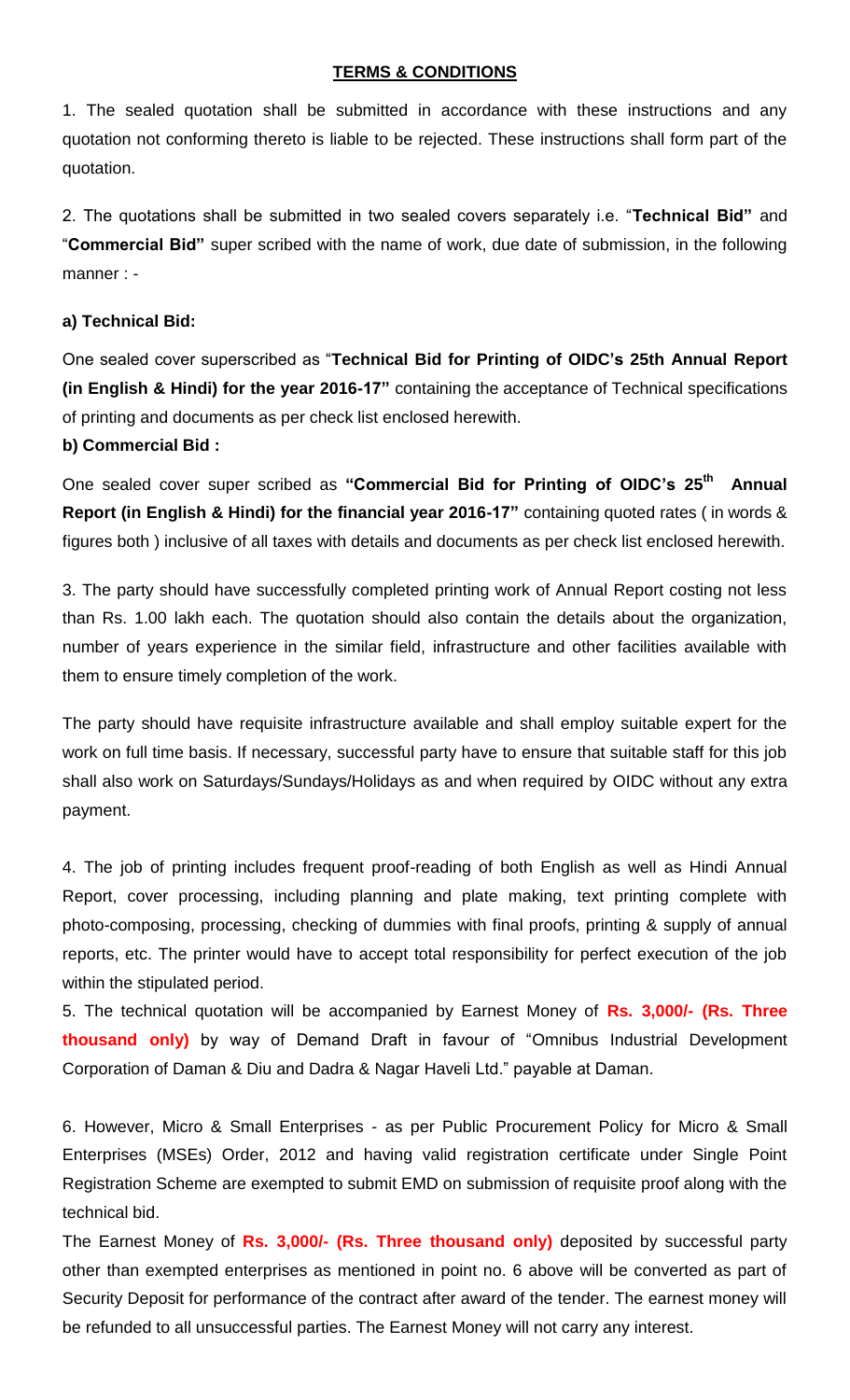7. All tenders which are received without earnest money will be rejected.

9. The quotation along with its documents shall be in English and / or Hindi language only.

10. The quotation shall remain valid for 120 days from the date of opening of quotation(s) unless otherwise stipulated.

a) Only technically qualified quotations will be eligible to be considered under commercial specifications.

b) Telegraphic or Telefax quotation(s) will not be accepted. If delivered by post, OIDC shall not be responsible for loss or delay in transit.

c) Before submitting the quotation, the party, if required may visit the OIDC Office to acquaint with the nature of the work and may obtain all necessary information which may influence or affect his quotation.

d) Prices should be inclusive of all prevailing taxes mentioning the percentage and amount of taxes.

e) In the event of discrepancy in the rates written in words and the figures, the rates quoted in words will be considered.

12. If the party fails to comply with the instructions, the work shall be got done by OIDC at the cost, risk and responsibility of the bidder. In such case the expenses incurred will be deducted from successful bidder.

13. i) Successful party has to submit 3 (three) cover designs of Annual Report for approval in case of award of quotation

14. Successful party shall have to submit a draft of the printed Annual Report before finalizing the job. The printing will start only after obtaining written approval from OIDC.

15. As, the time is the essence of work, The total time allowed for completion of the work is Four weeks (300 copies in English and in Hindi) from the date of award of contract and if the party fails to deliver any or all the printing material(s) or to perform the services within the period(s) specified in the contract, OIDC shall, without prejudice to its other remedies available under the offer letter, deduct from the Contract Price, as liquidated damages of @ Rs.250/- per day for the period of delay from the due delivery date. In addition to this, the Corporation shall also have the right to get the work completed from other sources at the cost, risk and responsibility of the party if the Annual Reports are not printed and delivered to this office within the specified delivery schedule.

16. Successful party shall have to deliver all copies of  $25<sup>th</sup>$  Annual Report at OIDC, Company Secretary Section at his own cost.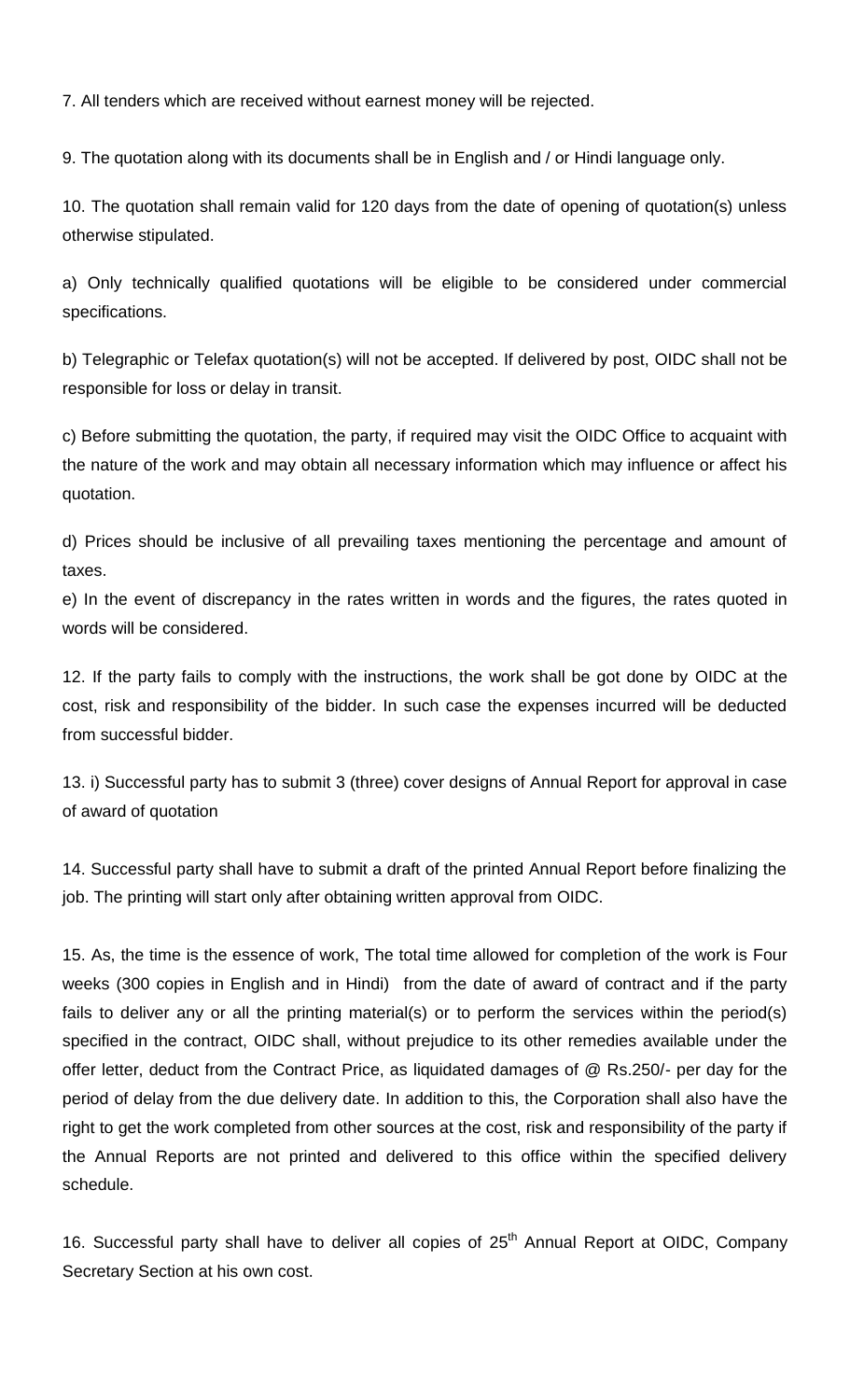17. Full & final payment shall be made within 30 days on satisfactory completion and delivery of work / Annual Reports after deducting TDS / GST/VAT wherever applicable.

18. The Competent Authority reserves the right to reject all or any quotation(s), wholly or partly, without assigning any reason whatsoever.

19. The party should have printing facility in Daman / Vapi where the work should be carried out.

20. The document should be submitted as per the checklist of both Technical and Commercial specifications.

21. The rates are to be quoted for 160 pages approximately**.** For increased number of pages over and above of 160 pages approximately, rates per page are to be quoted separately for 2 colours and 4 colours respectively.

## 22. **ARBITRATION**

All disputes, differences and questions arising out of or in any way relating to or concerning with this tender or subject matter thereof or the representative rights, duties or liabilities of the parties shall be referred to the sole arbitration of the arbitrator appointed by the Competent Authority of OIDC or any person nominated by him. The arbitration shall be in accordance with the Arbitration and Conciliation Act, 1996. The arbitrator shall be entitled to extend the time of arbitration proceedings with consent of the parties. No part of the tender shall be suspended on the ground of pending arbitration proceedings. The Arbitration proceedings shall be held in Daman.

This tender shall be governed by and interpreted in accordance with the laws of India and subject to jurisdiction of Courts in Daman.

For and on behalf of OIDCDD&DNH Ltd.

 -Sd/- General Manager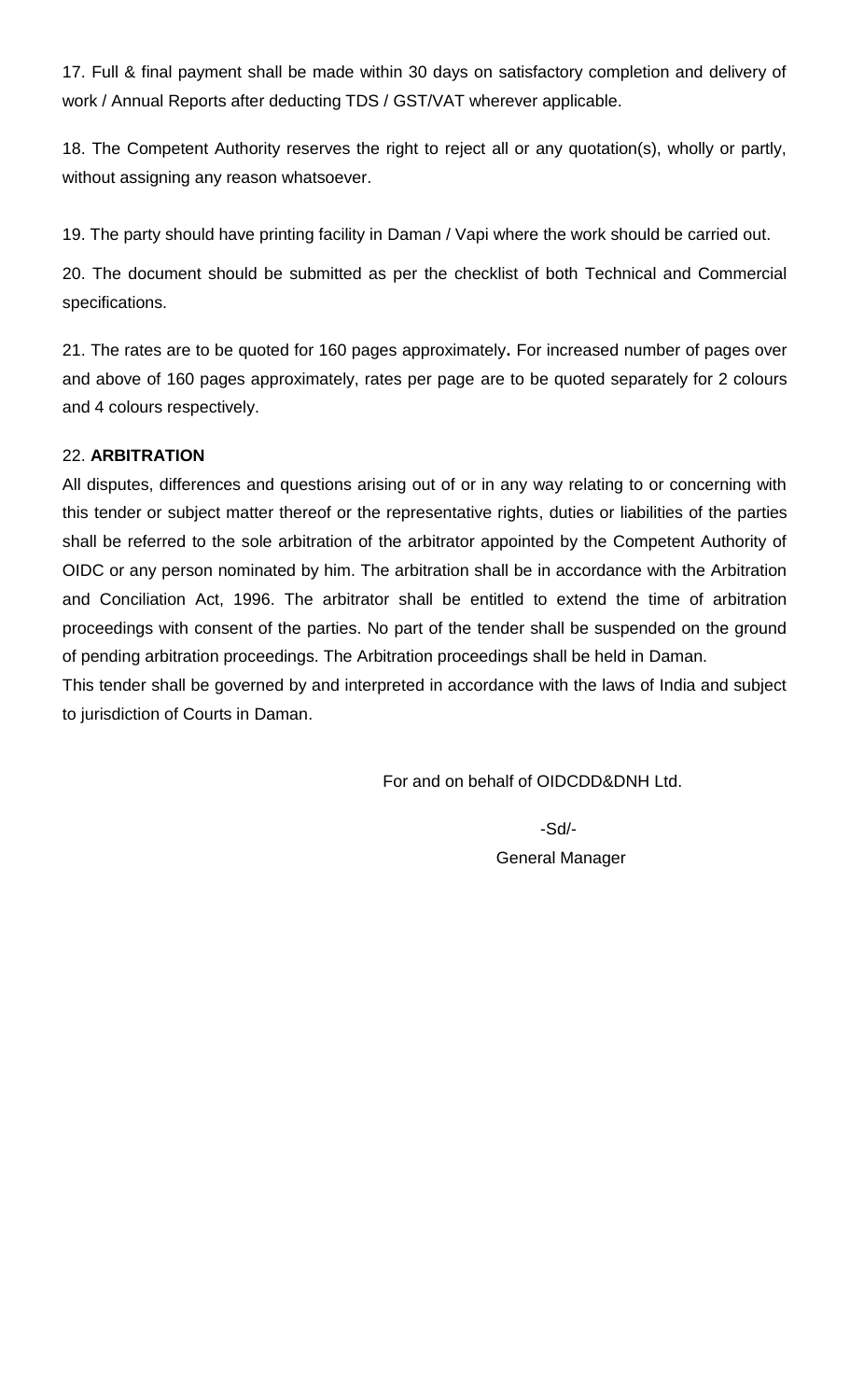## **TECHNICAL SPECIFICATIONS**

| <b>Name of Work</b>                                                                                                                              | 25 <sup>th</sup> Annual Report 2016 - 17                                                    |
|--------------------------------------------------------------------------------------------------------------------------------------------------|---------------------------------------------------------------------------------------------|
| <b>Number of Copies</b>                                                                                                                          | 300 copies (in English & Hindi)                                                             |
| <b>Number of pages</b>                                                                                                                           | 160 Pages                                                                                   |
| <b>Size of Publication</b>                                                                                                                       | 8-1/2" x 10-1/4"                                                                            |
| Paper                                                                                                                                            | i. For Cover                                                                                |
|                                                                                                                                                  | (Card 56cms x 71 cms $/$ 250 gsm<br><b>Imported Art Card Gloss or Matt)</b><br>ii. For Text |
|                                                                                                                                                  | (Super deluxe white paper 80 gsm)                                                           |
| <b>Photo Composing</b><br>Tabular matter in 8 pt.<br>Running matter in 10 pt.                                                                    | 80 Pages (Approx.)<br>80 pages (Approx.)                                                    |
| <b>Printing of Cover</b><br>(Process Offset)                                                                                                     | 4 Colours (Designing of the Cover<br>shall be the sole responsibility of the<br>Printer)    |
| <b>Printing of Text</b><br>(Process Offset)<br><b>Processing</b>                                                                                 | 120 pages (2 colours) approx.                                                               |
| i. Cover (4 colours)<br>ii. Text                                                                                                                 |                                                                                             |
| <b>Graph processing</b><br>(4 colours )                                                                                                          | 4 + 1 (Designing of the Graphs shall<br>be the sole responsibility of the<br>Printer)       |
| <b>Lamination</b><br>For Hindi Version of the<br>Report<br><b>Photo composing</b><br>Tabular matter in 10 pt.<br><b>Running matter in 12 pt.</b> | <b>Gloss or Matt (Front/Back Cover</b><br>only)<br>80 Pages (Approx.)<br>80 pages (Approx.) |

All other specifications for Hindi Version will remain same as in the case of English Version.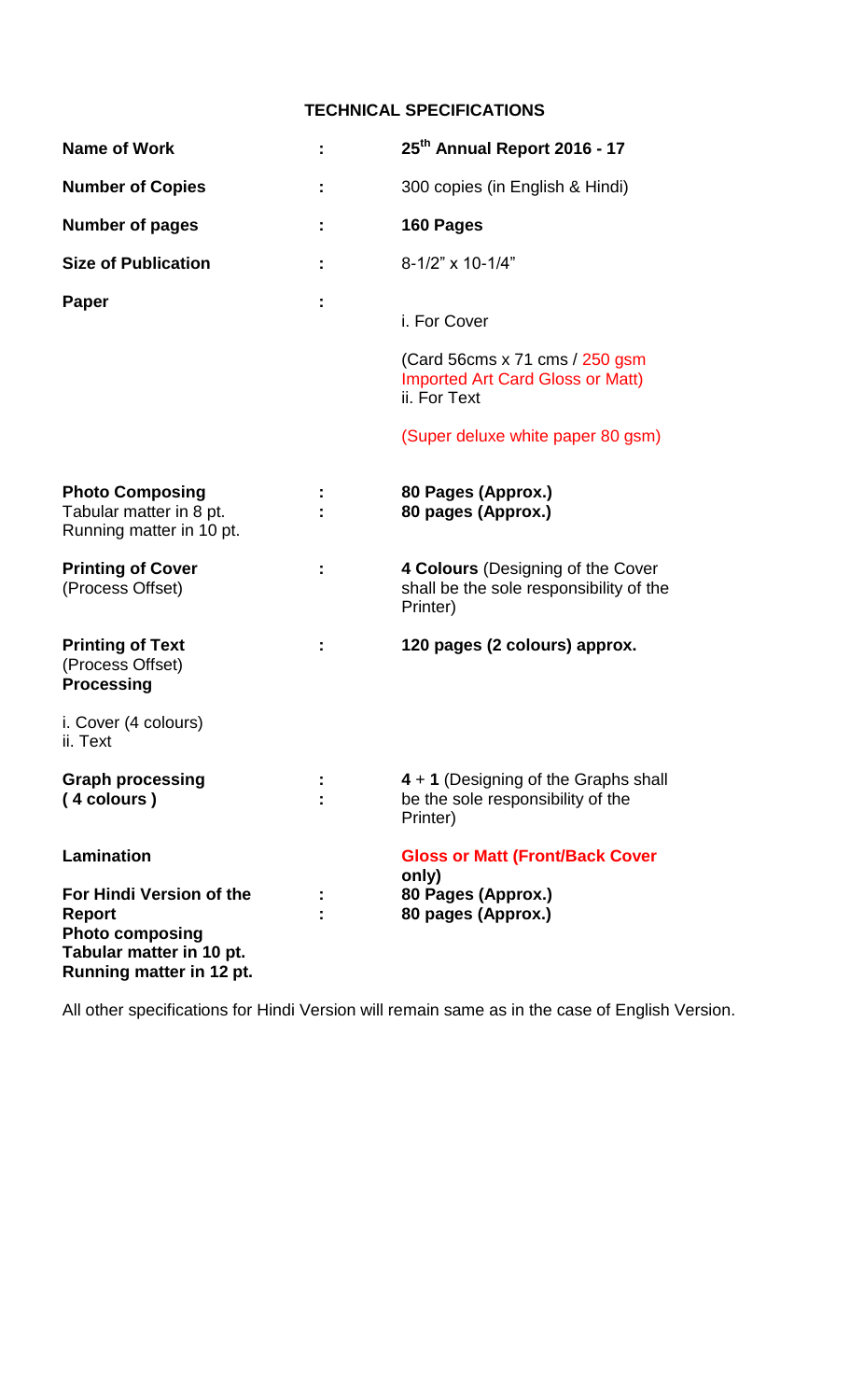### **Conditions:**

1. Printer shall have to quote the rates inclusive of typing (if required), composing, platemaking, double colour text printing, four colours cover design, graphs, scanning cost per photographs for colour, cropping the photo & graph / editing in photo (if required) / finishing / creating the photo (if required), colour dummy both (English & Hindi) before Ferro dummy, CD (PDF file and open file of the Annual Report both English & Hindi), binding / stitching, lamination etc. and any other related aspect of Printing of 25th Annual Report for the year 2016 - 17.

2. Printer can visit the office for any clarification before quoting the rates.

3. Quotations not accompanied with samples of Text Paper and Cover Card to be used with specifications thereof on it will be rejected.

4. An incomplete quotations and/or late quotation are liable to be ignored. The party must accompanied samples of Text Paper and Cover Card to be used with specifications thereof

5. All the valid certificates should be submitted along with the Technical Bid otherwise the quotation will be out rightly rejected.

6. Quality and Style should be maintained throughout all the copies of the Annual Report.

7. The Corporation will give text material for the printing in the form of hard copy, CD (wherever available), photographs etc. and the same will have to be returned to OIDC as per instructions.

8. The Corporation reserves the right to curtail or increase the number of pages and / or copies of the Annual Report. The rates, however, for all the items of the work shall remain unaltered.

9. The Competent Authority reserves the right to reject all or any quotation(s), wholly or partly, without assigning any reason whatsoever.

> **Signature** Name (in Block Letters) Designation & Name of the Company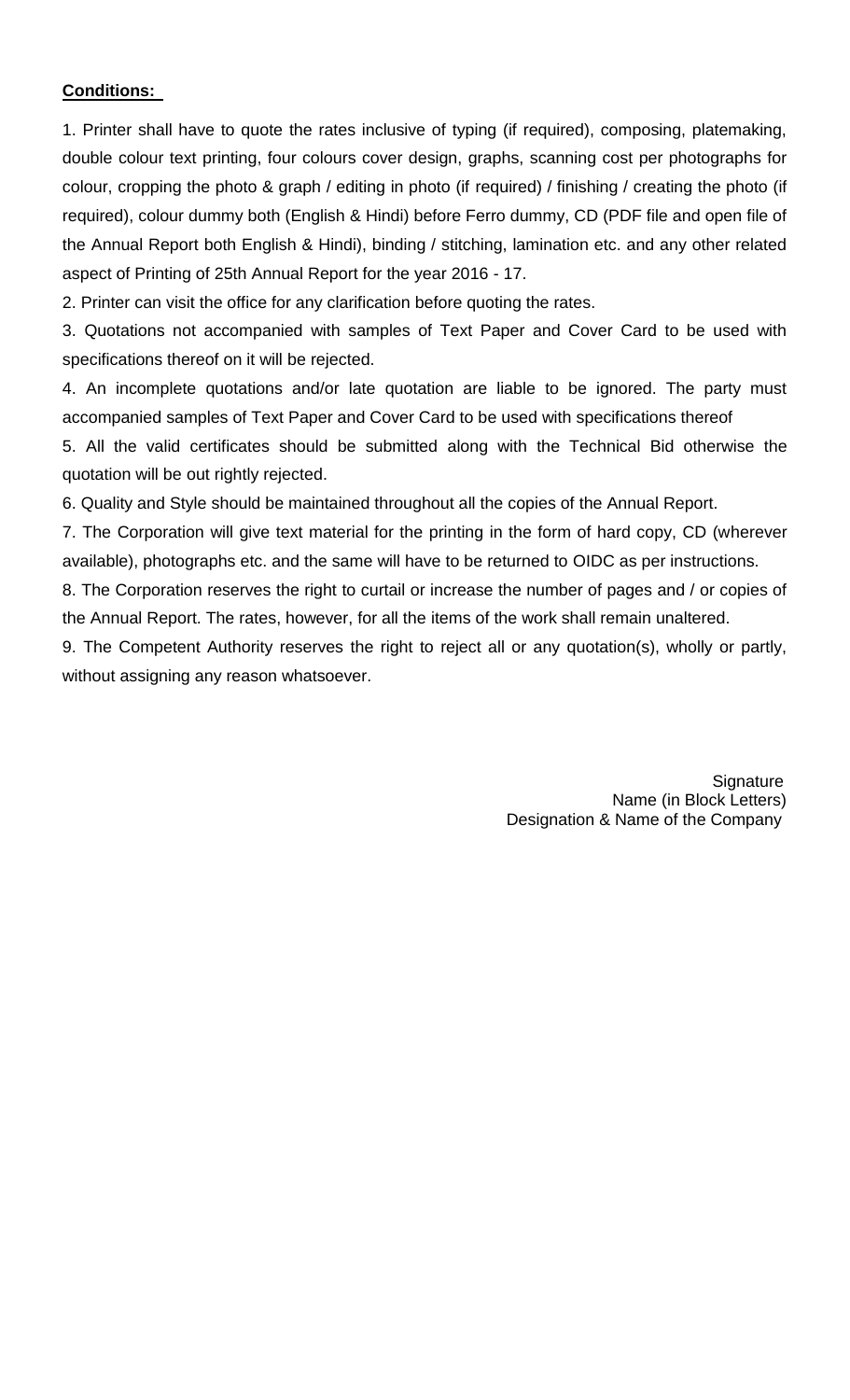## **Commercial Specifications**

Quotation No.: OIDC/DMN/6/Annual Report/16-17 Ptg. **Date\_** 

To:

The General Manager, Omnibus Industrial Development Corporation of Daman & Diu and Dadra & Nagar Haveli Limited Plot No. 35, OIDC Corporate Office, Somnath, Daman – 396210

## Sub: **Printing of 25th Annual Report (in English & Hindi) for the year 2016 – 17**

Sir/Madam

Having examined the terms & conditions, the receipt of which is hereby duly acknowledged, we the undersigned, offer to supply and deliver 300 nos. (in English & Hindi) of OIDC's 25<sup>th</sup> Annual Report for the year 2016 - 17 in conformity with the said quotation for a sum of Rs.\_\_\_\_\_\_\_\_\_\_\_\_\_\_\_\_\_\_\_\_\_\_\_\_\_\_\_\_\_\_\_\_\_) inclusive of all applicable taxes.

We undertake, if our quotation is accepted, to deliver the Annual Reports in accordance with the delivery schedule specified in the terms & conditions.

If our quotation is accepted, we will deposit additional sum of **Rs. 3,000/- (Rs. Three thousand only)** for the due performance of the Work, as specified in the terms & conditions.

We agree to abide by this quotation for a period of 120 days from the date of opening of quotation and it shall remain binding upon us and may be accepted at any time before the expiry of that period.

This quotation together with written acceptance thereof and notification of award shall constitute a binding Contract between us, with acceptance of all terms and conditions.

We understand that you are not bound to accept the lowest or any quotation you may receive.

| (Signature) | (In the capacity of) |
|-------------|----------------------|

Duly authorized to sign quotation for and on behalf of …………………………………………..